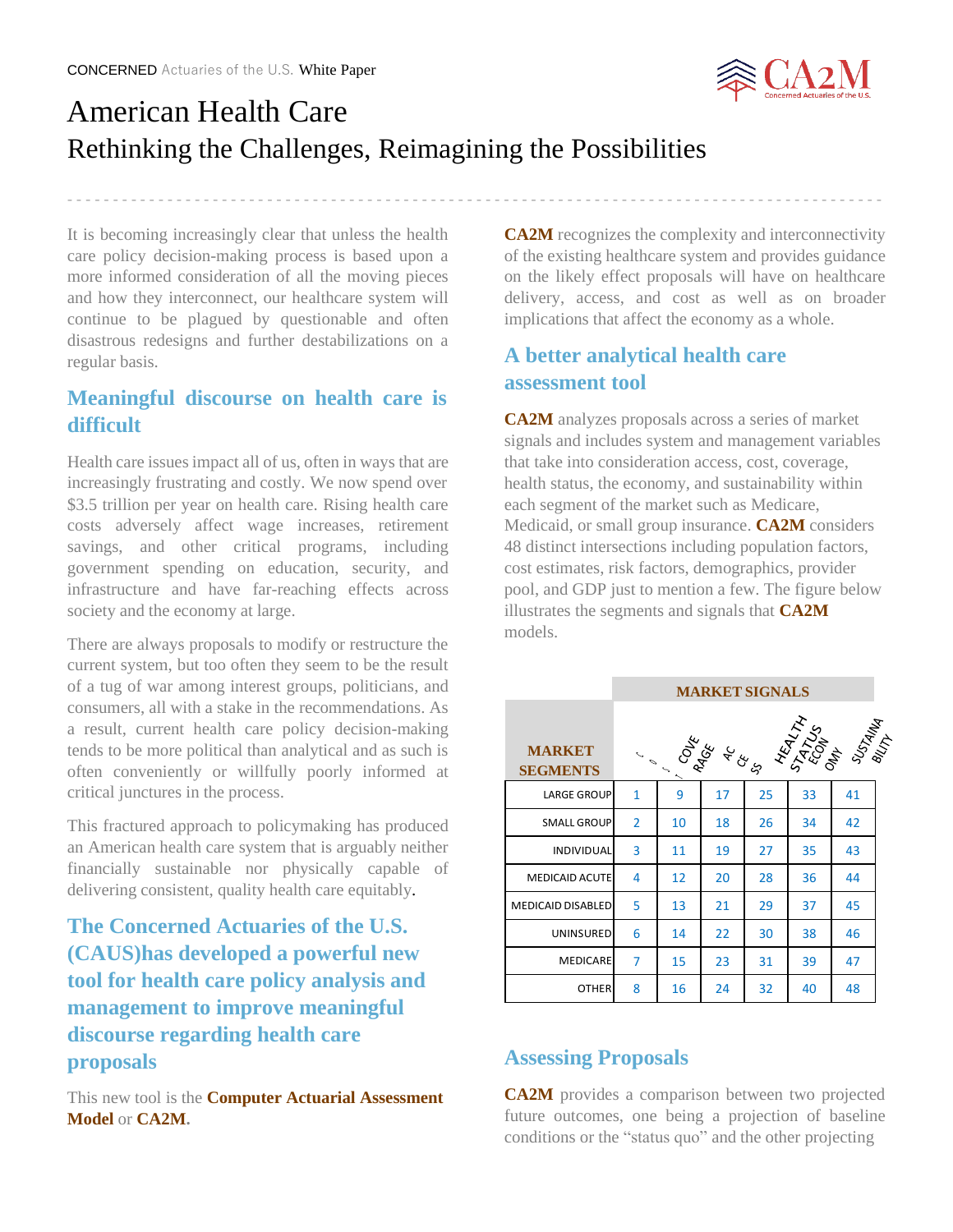the consequential impact of the proposed changes on the "status quo." The output of **CA2M** is intended to be used as an assessment of a given health care related policy proposal. Policymakers and the public can ascertain the overall benefit of a proposal while taking into consideration intentional and unintentional consequences that may or may not be deemed favorable. To that end, **CA2M** reports a positive or negative score for how each of the six market signals is affected by the policy change being considered as it plays out in eight distinct population segments. In general, a positive score for a distinct element indicates an improvement in affordability, expansion of coverage and access, improvement in health status, a positive influence on the economy, or a positive contribution to long-term sustainability.

Typically, a given proposal will produce a combination of expected positives and negatives. Merit, therefore, must be assessed by considering all important ways in which a proposal is likely to positively or negatively affect different aspects of the system, as well as the magnitude and duration of those effects. **CA2M** will not label a proposal as "good" or "bad" policy. It will provide insight as to the costs and benefits of the policy and to whom they accrue. There may be differences in how people weigh whether those benefits are worth the costs and whether the outcome is fair. But debating the merits of a policy proposal in light of a detailed understanding of its costs and benefits will provide for more disciplined decision making and will likely lead to better results.

By considering multiple interactions and dependencies when projecting any change to policy, including economic and behavioral outcomes, we can hopefully avoid making decisions that have far-reaching negative impacts which may be exceedingly difficult to reverse once instituted. **CA2M** provides a mechanism for such an evaluation and facilitates a management discipline consistent with expected outcomes.

CAUS beta tested **CA2M**'s capability by using only information available in 2008 to evaluate the Affordable Care Act (as enacted) against data and assumptions existing at that point in time. The test was successful in projecting a signifcant number of positive and negative outcomes that eventually occurred.

**CA2M's broad analytical capacity brings enhanced evaluation and managerial capacity to the decisionmaking process in at least two critical areas:**

- **CA2M has the ability to provide information essential to the growth and management of community-based health care.** Historically, healthcare delivery has been based almost exclusively on the medical treatment of illness. Recently, however, interest and investment have grown in a more multi-dimensional approach that may reduce costs and improve health status by adding strategies that stress health promotion, disease prevention, and personal responsibility to the traditional treatment. The continued growth and success of community-based health efforts depend on its ability to engage with the multitude of physical, lifestyle, economic and environmental factors affecting the community. There are strong indications of support for such initiatives from policymakers, but to make that support meaningful, they will need access to the sort of complex, interactive, holistic analysis **CA2M** can provide.
- **CA2M can flag potential design flaws in advance of massive investments of public and private dollars that do not yield the results promised.** Current healthcare policy debate tends to focus narrowly on the most obvious and easily understood projected outcomes of a particular policy change, while other ramifications are ignored. Consider, for example, the recent expansion of Medicaid coverage. Discussion and media coverage have focused almost exclusively on coverage for those previously uninsured (a benefit) which must be funded by federal and state taxpayers (a cost). This one-dimensional assessment fails, however, to address other relevant realities such as
	- o a massive increase in the number of people with coverage does not translate into better access to health care unless there is an equivalent increase in the supply of health care (providers and other infrastructure needed to be able to deliver care to those  $people<sup>1</sup>)$
	- o without an expansion in the health care supply, existing Medicaid beneficiariesmay find their access affected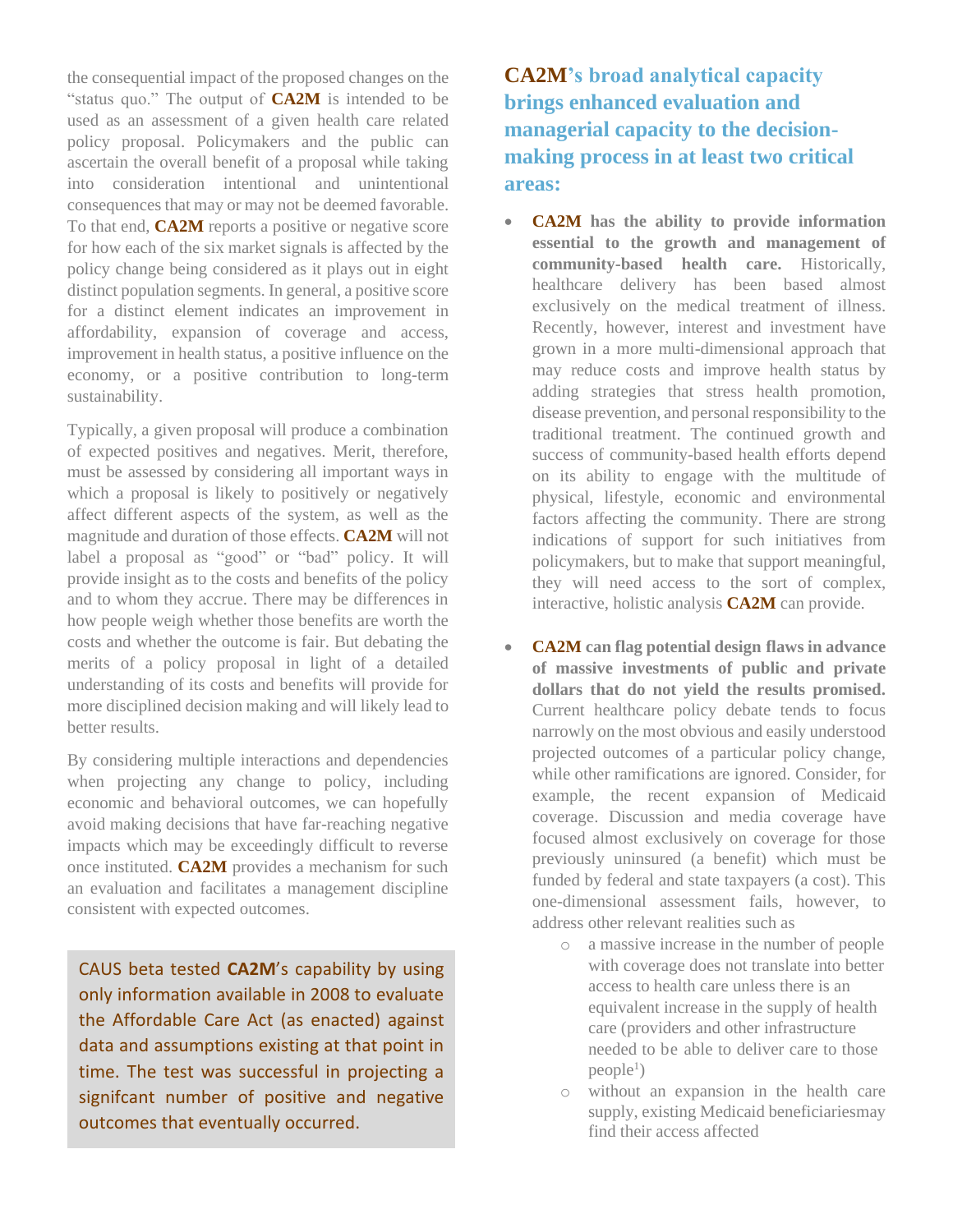o depending upon how the costs are allocated, health care costs may increase for employersponsored beneficiaries and individuals paying for care out of their own pocket, and risk may be shifted onto providers in the commercial insurance market

Similar issues arise when assessing the impact of the Affordable Care Act (ACA). Clearly, ACA resulted in more Americans having health care coverage. A reported 27 million were added to Medicaid alone and an additional 10 million received some type of subsidy to offset the cost of their health plan. However, while more Americans are insured, upwards of 45% of the US adult population is now underinsured as a result of rising healthcare premiums coupled with higher deductibles.<sup>2</sup> Because **CA2M** analyzes how a change in any important dimension of the healthcare system might affect a wide range of other significant components, it would have identified all of these issues.

#### **Performance matters**

Our healthcare system requires consistent, persistent, multi-generational management. Hence, system performance needs to be monitored to enable management of the program so actual experience is likely to achieve expectations. The model has been developed utilizing recognized actuarial, economic, andmanagement principles, based on data and experiential driven assumptions. Because the model attempts to maximize algorithmic sensitivity to new data and experience so that the assumptions evolve to reflect the most current information it, therefore, serves as a meaningful management tool, providing interested

parties with a clear overview of the current operational state of our healthcare system.

A key findings report summarizes the results from the application of **CA2M** model in a format that is easy to understand by the general public. The model and the key findings report reflect and balance the interests and expectations of the multiple stakeholders in the health care system (e.g., beneficiaries, other citizens, future generations, and providers).

#### **A unique opportunity**

To the best of our knowledge, **CA2M** is the first and only model intended and designed to analyze and evaluate the complex and interactive totality of the American healthcare system. **CA2M** reflects primarily actuarial analysis with additional contributions to date from a combination of economists, medical professionals, health data experts, and communication specialists. Our efforts are dedicated to helping policymakers and their constituents determine whether the changes being proposed will actually achieve their stated objectives while identifying and helping to avoid unintended consequences.

Additional information can be found at **[www.concernedactuaries.org](http://www.concernedactuaries.org/)**

1 Dall T, Chakrabarti, R., Iacobucci, W., Hansari, A., West, T. *The Complexities of Physician Supply and Demand: Projections from 2015 to 2030*. Association of American Medical Colleges;2017.

2 Collins S, Bhupal, H., Doty, M. *Health Insurance Coverage Eight Years After the ACA: Fewer Uninsured Americans and Shorter Coverage Gaps, But More Underinsured*. The Commonwealth Fund;2019.